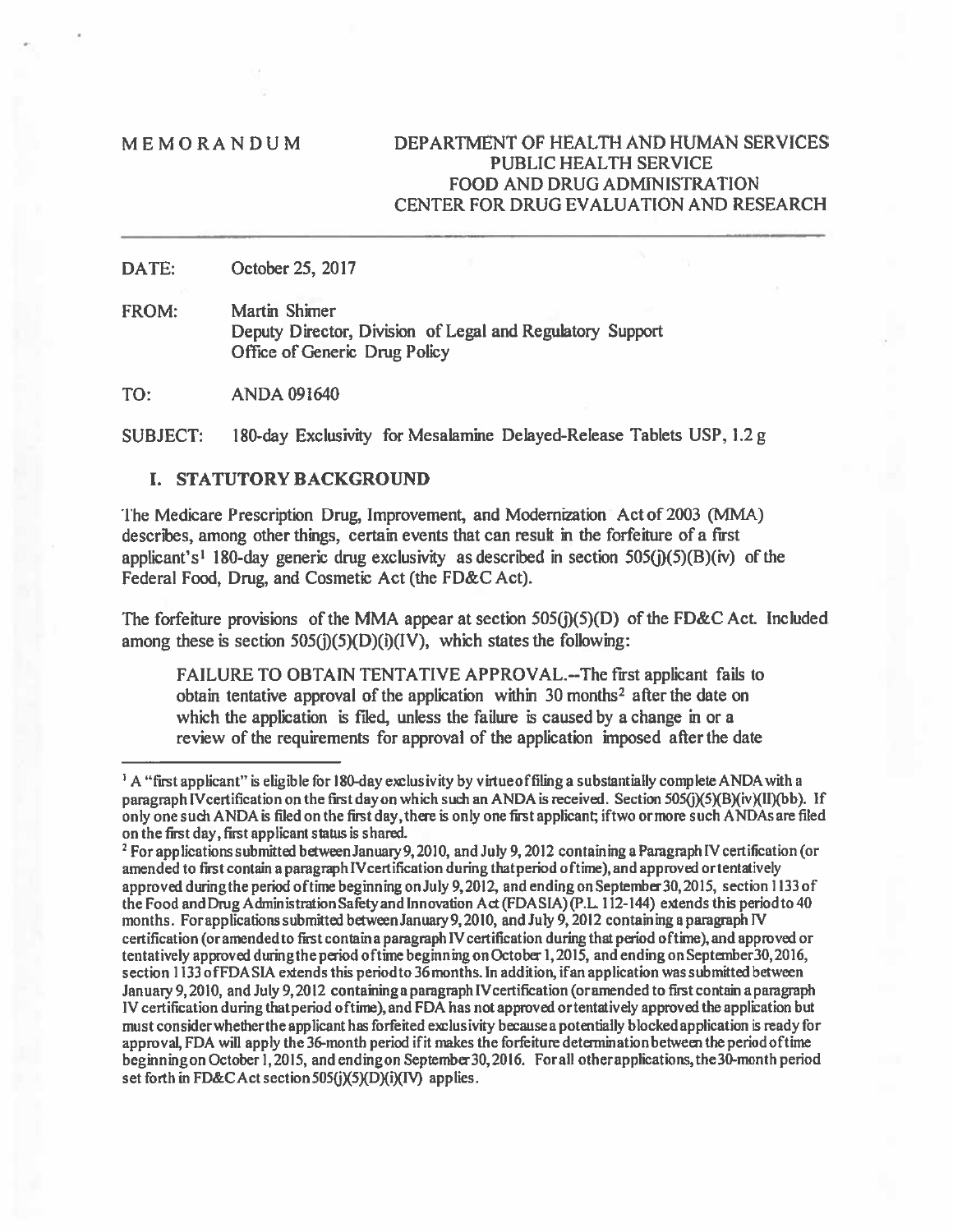### on which the application is filed.

The "failure to obtain tentative approval" forfeiture provision establishes <sup>a</sup> bright-line rule: If within 30 months of submission, an abbreviated new drug application (ANDA) has been determined by the Agency to meet the statutory standards for approval and it is only patent and/or exclusivity protection that prevents full approval, then an applicant will be given <sup>a</sup> tentative approval and will maintain eligibility for 180-day exclusivity. Iftentative approval or approval<sup>3</sup> is not obtained within 30 months, eligibility for 180-day exclusivity is generally forfeited unless "the failure [to obtain an approval] is caused by <sup>a</sup> change in or <sup>a</sup> review of the requirements for approval of the application imposed after the date on which the application is filed." Under this provision, it is not sufficient to show that FDA's review of the ANDA (to determine that the ANDA has met the pre-existing approval requirements), caused <sup>a</sup> failure to obtain <sup>a</sup> tentative approval or approval at 30 months. Nor is it sufficient for an applicant to show that FDA changed or reviewed (i.e., considered whether to change) the requirements for approval while the application was under review. The applicant must also show that its failure to obtain <sup>a</sup> tentative approval at the 30-month date is caused by this change in or review of approval requirements. FDA generally will presume that the failure to obtain tentative approval or approval was caused by <sup>a</sup> change in or review of approval requirements if, at the 30-month date, the evidence demonstrates that the sponsor was actively addressing the change in or review of approval requirements (or FDA was considering such efforts), and these activities precluded tentative approval (or approval) at that time. Where the evidence fails to demonstrate that the sponsor was actively addressing the change in or review of approval requirements, and these activities precluded tentative approval (or approval) at the 30-month date, FDA generally does not presume that the failure was caused by <sup>a</sup> change in or review of approval requirements. If FDA were to hold otherwise, an applicant that receives one or more deficiencies resulting from <sup>a</sup> change in approval requirements could simply delay addressing those deficiencies and avoid forfeiture.

In addition, FDA has determined that if one of the causes of failure to ge<sup>t</sup> tentative approval or approval by the 30-month forfeiture date was <sup>a</sup> change in or review of the requirements for approval imposed after the application was flied, an applicant will not forfeit eligibility notwithstanding that there may have been other causes for failure to obtain tentative approval or approval by the 30-month forfeiture date. Thus, to find non-forfeiture, FDA must find that acceptability of at least one aspec<sup>t</sup> of the ANDA (e.g., chemistry) was delayed, and that this delay was caused at least in part, by <sup>a</sup> change in or review of the requirements for approval (which the sponsor or FDA is actively addressing), irrespective of what other elements may also have been outstanding at the 30-month date. In other words, "but-for" causation is not required in order to qualify for this exception. FDA has determined that this interpretation best effectuates the policy embodied in the exception. It does not penalize applicants for reviews of or changes in approval requirements imposed on applicants after their ANDAs are flied that are <sup>a</sup> cause of the failure to obtain approvals or tentative approvals within 30 months (and presumes causation if, at the 30-month date, the sponsor was actively addressing those changes, and these

<sup>&</sup>lt;sup>3</sup> As explained below in note 4, FDA interprets this provision to also encompass the failure to obtain final approval, where applicable, within 30 months offiling.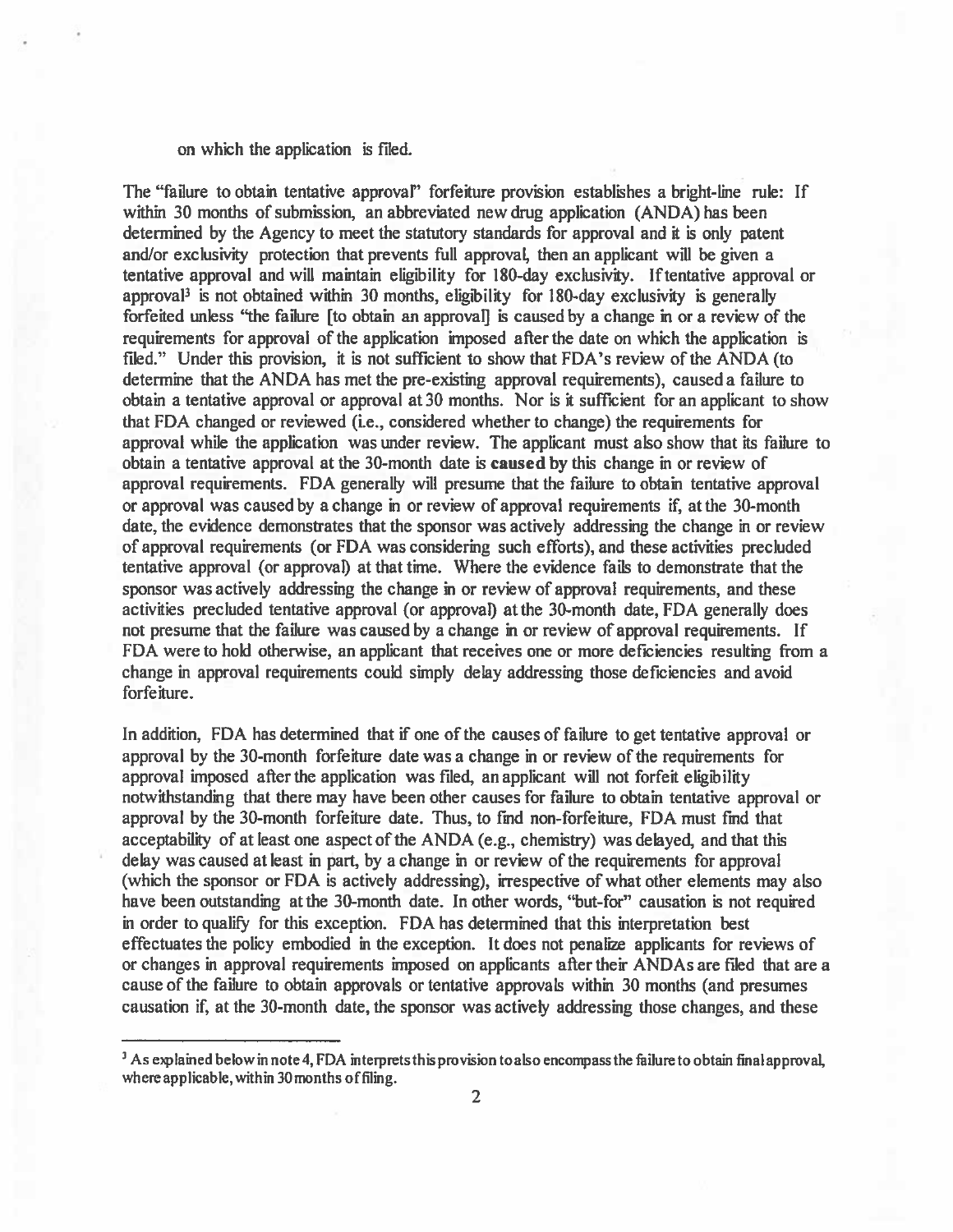changes precluded approval), and continues to incentivize applicants to challenge patents by preserving in many instances the opportunity to obtain 180-day exclusivity.

Under this provision, the 30-month time frame is generally measured without regard to the length of time the ANDA was under review by the Agency. However, subsection 505(q)(1)(G) of the FD&C Act, enacted as par<sup>t</sup> of the Food and Drug Administration Amendments Act of 2007 (Pub. Law 110-85), provides one exception. This subsection provides that:

If the filing of an application resulted in first-applicant status under subsection  $(i)(5)(D)(i)(IV)$  and approval of the application was delayed because of a petition, the 30-month period under such subsection is deemed to be extended by <sup>a</sup> period of time equal to the period beginning on the date on which the Secretary received the petition and ending on the date of final agency action on the petition (inclusive of such beginning and ending dates), without regard to whether the Secretary grants, in whole or in part, or denies, in whole or in part, the petition.

Thus, pursuant to this provision, if approval was delayed because of a  $505(q)$  petition such that the application was not ready to be approved at 30 months from the date of submission because of the time it took the Agency to respond to the 505(q) petition, the 30-month-period-frominitial-submission deadline for obtaining a tentative (or final) approval will be extended by the amount of time that the 505(a) petition was under review.4

### II. DISCUSSION

Zydus Pharmaceuticals (USA), Inc. (Zydus) submitted ANDA 091640 for Mesabmine Delayed-Release Tablets USP, 1.2 g, on December 16, 2009. ANDA 091640 references Lialda (Mesalamine) Delayed-Release Tablets, 1200 mg, (new drug application (NDA) 022000) as its reference listed drug (RLD). Zydus qualified as <sup>a</sup> "first applicant" for Mesalamine Delayed-Release Tablets and, therefore, was eligible for 180-day exclusivity absent forfeiture. Thirty

<sup>&</sup>lt;sup>4</sup> In addition to tolling the 30-month period described in  $505(j)(5)(D)(i)(IV)$  in certain circumstances where a petition is under review, section 505 $\left(\frac{q}{q}\right)$  clarified the scope of section 505 $\left(\frac{q}{q}\right)$ (5)(D) $\left(\frac{q}{q}\right)$ . If the phrase "tentative approval" in section  $505(j)(5)(D)(i)(IV)$  is viewed in isolation, it might be suggested that this section applies only whenan ANDA is eligible fora tentativeapprovaldueto <sup>a</sup> patent, 30-month stayorexclusivity blocking final approval, and that thisprovision cannot saveas <sup>a</sup> basis forforfeiture when an ANDA would have otherwise been eligible only for a *final* approval because there is no blocking patent, 30-month stay or exclusivity. Although section 505(j)(5)(D)(i)( $\overrightarrow{V}$ ) refers to "tentative approvals," the terms of section<br>505(q)(1)(G) clearly describe a broader scope. Section 505(q)(1)(G) expressly states that if "approval" of the first applicant's application was delayed because of a petition, the 30-month period described in section  $505(j)(5)(D)(i)(IV)$  will be extended. Thus, Congress contemplated that section  $505(j)(5)(D)(i)(IV)$  establishes <sup>a</sup> 30-month period within which an ANDAgenerally mustobtain eithertenthtive approval or final approval. This interpretation squares both with the statutory language and with notpermittingthe 180-day exclusivity for <sup>a</sup> first applicant whose ANDA is deflcientto delay approval ofsubsequent applications. Therefore, FDA interprets section 505 $(j(5)(D)(i)(N)$  as requiring that, unless the period is extended for one of the reasons described in the FD&C Act, a first applicant that fails to obtain either tentative approval or approval for its ANDA within 30 months will forfeit eligibility for 180-day exclusivity.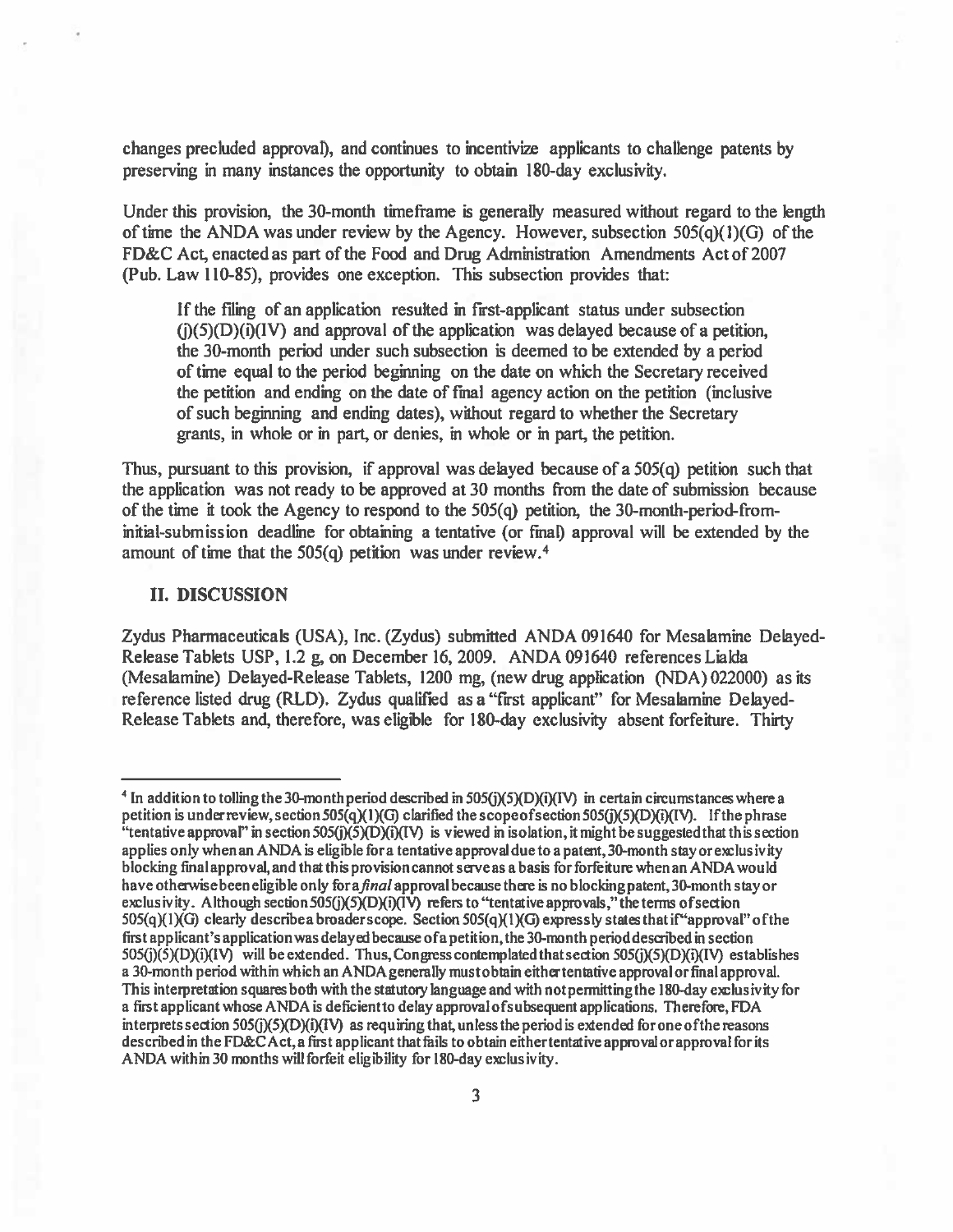months from the submission of the ANDA was June 16, 2012. As of that date, Zydus had not received tentative approval of its ANDA.

This memorandum addresses whether Zydus has forfeited its eligibility for 180-day exclusivity due to its failure to obtain tentative approval by June 16, 2012.

We must base our forfeiture analysis on the record before the Agency. The following is <sup>a</sup> timeline of certain key submissions and actions regarding ANDA 091640:

| 9/10/2008  | Citizen Petition submitted (Docket No. FDA-2008-P-0507) |
|------------|---------------------------------------------------------|
| 12/16/2009 | <b>ANDA</b> submitted                                   |
| 2/22/2010  | Citizen Petition submitted (Docket No. FDA-2010-P-0111) |
| 5/27/2010  | <b>Filing Receipt</b>                                   |
| 7/28/2010  | Bioequivalence (Dissolution) Review (deficient)         |
| 8/3/2010   | Bioequivalence Deficiencies (dissolution deficiencies)  |
| 8/20/2010  | Citizen Petition Response (Docket Nos. FDA-2010-P-0111  |
|            | and FDA-2008-P-0507)                                    |
| 9/9/2010   | <b>Bioequivalence Dissolution Acknowledgment</b>        |
| 12/3/2010  | Chemistry Review (deficient)                            |
| 12/3/2010  | Quality Deficiency - Minor                              |
| 1/28/2011  | Bioequivalency (Clinical) Information Request           |
| 2/14/2011  | Quality Minor Amendment / Response to Information       |
|            | Request                                                 |
| 3/22/2011  | <b>Clinical Bioequivalency Amendment</b>                |
| 4/15/2011  | Bioequivalency (Clinical) Information Request           |
| 4/28/2011  | Labeling Review (deficient)                             |
| 5/2/2011   | Labeling Comments (labeling deficiencies)               |
| 5/11/2011  | Clinical Bioequivalency Amendment                       |
| 5/19/2011  | Labeling Amendment                                      |
| 6/1/2011   | Chemistry Review (deficient)                            |
| 6/1/2011   | Quality Deficiency - Minor                              |
| 9/29/2011  | <b>Labeling Amendment</b>                               |
| 2/23/2012  | Bioequivalence Review (deficient)                       |
| 3/13/2012  | Bioequivalence Comments (bioequivalence deficiencies)   |
| 6/16/2012  | 12/16/2009 plus 30 months                               |
| 6/25/2012  | Quality Minor Amendment / Response to Information       |
|            | Request                                                 |
| 7/2/2012   | <b>Labeling Amendment</b>                               |
| 7/13/2012  | Labeling Review (deficient)                             |
| 7/16/2012  | Labeling Comments (labeling deficiencies)               |
| 7/19/2012  | <b>Quality Minor Amendment</b>                          |
| 8/18/2012  | <b>Labeling Amendment</b>                               |
| 8/21/2012  | Chemistry Review (deficient)                            |
| 8/21/2012  | Quality Deficiency - Minor                              |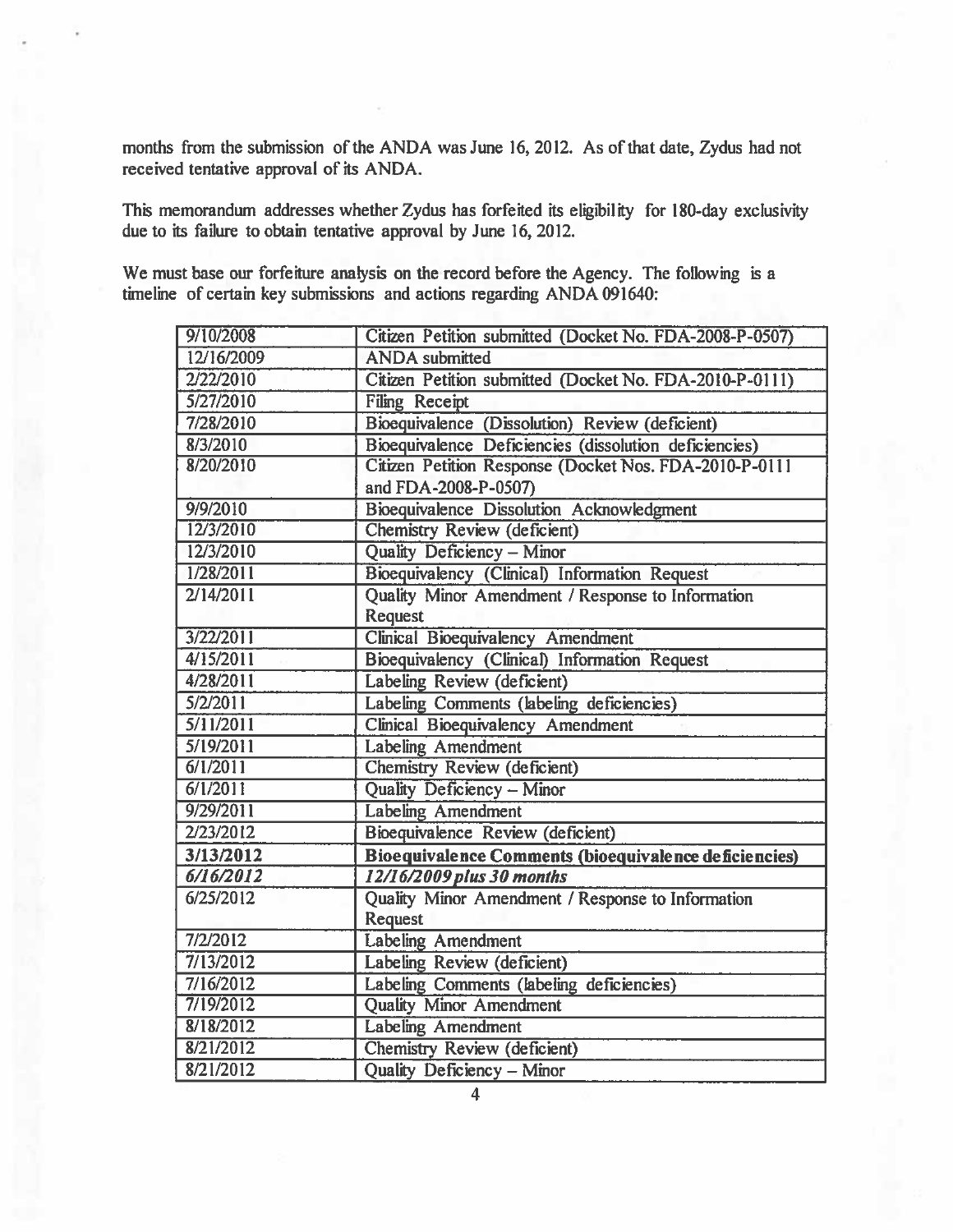| 9/19/2012  | Labeling Review (acceptable)                               |
|------------|------------------------------------------------------------|
| 10/23/2012 | Quality Minor Amendment / Response to Information          |
|            | <b>Request</b>                                             |
| 2/26/2013  | Chemistry Review (deficient)                               |
| 3/13/2013  | <b>Complete Response Letter (Product Quality,</b>          |
|            | <b>Bioequivalence</b> )                                    |
| 10/23/2013 | <b>Complete Response (Product Quality, Bioequivalence)</b> |

Zydus has not submitted any correspondence regarding its eligibility for 180-day exclusivity.<sup>5</sup>

Two citizen petitions were submitted about mesabmine delayed-release products, one before Zydus's ANDA submission and one after it.<sup>6</sup> FDA responded to both petitions together on August 20, 2010. One of the citizen petitions, Citizen Petition Docket No. FDA-2010-P-0111, was subject to section 505(q) of the FD&C Act. As noted in the timeline above, it was answered over one-and-a-half years before FDA notified Zydus of bioequivalence deficiencies in its application. There is no evidence that FDA's consideration of this petition, itself, caused <sup>a</sup> delay in approval or tentative approval. Accordingly, the 30-month period for tentative approval was not extended pas<sup>t</sup> June 16, 2012 under section 505(q)(1)(G) of the FD&C Act.

# FDA Review ofANDA 091640

As the above timeline indicates, at the 30-month for feiture date of June 16, 2012, bioequivalence, chemistry, and labeling were deficient.

### B iocquivale nce Review

FDA reviewed Zydus's clinical endpoint study for ANDA 091640 on February 23, 2012 and determined that the information submitted was inadequate to demonstrate bioequivalence.<sup>7</sup> Deficiencies identified in this review were first communicated to Zydus in the Agency's March 13, <sup>2012</sup> Bioequivaience Comments for ANDA 091640.8 At the 30-month forfeiture date of June 16, 2012, Zydus had not yet adequately responded to these bioequivalence deficiencies.

<sup>&</sup>lt;sup>5</sup> We note that ANDA applicants frequently submit correspondence related to forfeiture of 180-day exclusivity. A though FDA does not expect or require such correspondence, the Agency will consider any submitted correspondence when making a forfeiture decision.

<sup>&</sup>lt;sup>6</sup> These two citizen petitions raised similar issues regarding how applicants for generic formulations of extended- or delayed-release orally administered mesalamine drug products should show bioequivalence to certain NDAs for mesalamine extended-release products (Asacol and Pentasa) (Letter from Dr. Janet Woodcock, Director, CDER, FDA, to Izumi Hara, Warner Chilcott Company, LLC and Jeffrey Jonas, Shire Pharmaceuticals, Inc. re: Docket Nos. FDA-20 lO-P-0 Ill and FDA-2008-P-0507, at <sup>I</sup> (Citizen Petition Response)). Afthough they relate to different RLDs than that used by Zydus in its ANDA, for completeness, we consider them here.

<sup>&</sup>lt;sup>7</sup> ANDA 091640, Division of Bioequivalence Review (February 23, 2012).

<sup>&</sup>lt;sup>8</sup> Facsimile from Chitra Mahadevan (OGD) to G. Srinivas (Zydus)re: "BioequivalenceAmendmentANDA 091640" (March 13, 2012) (March 13, 2012 Bioequivalence Comments).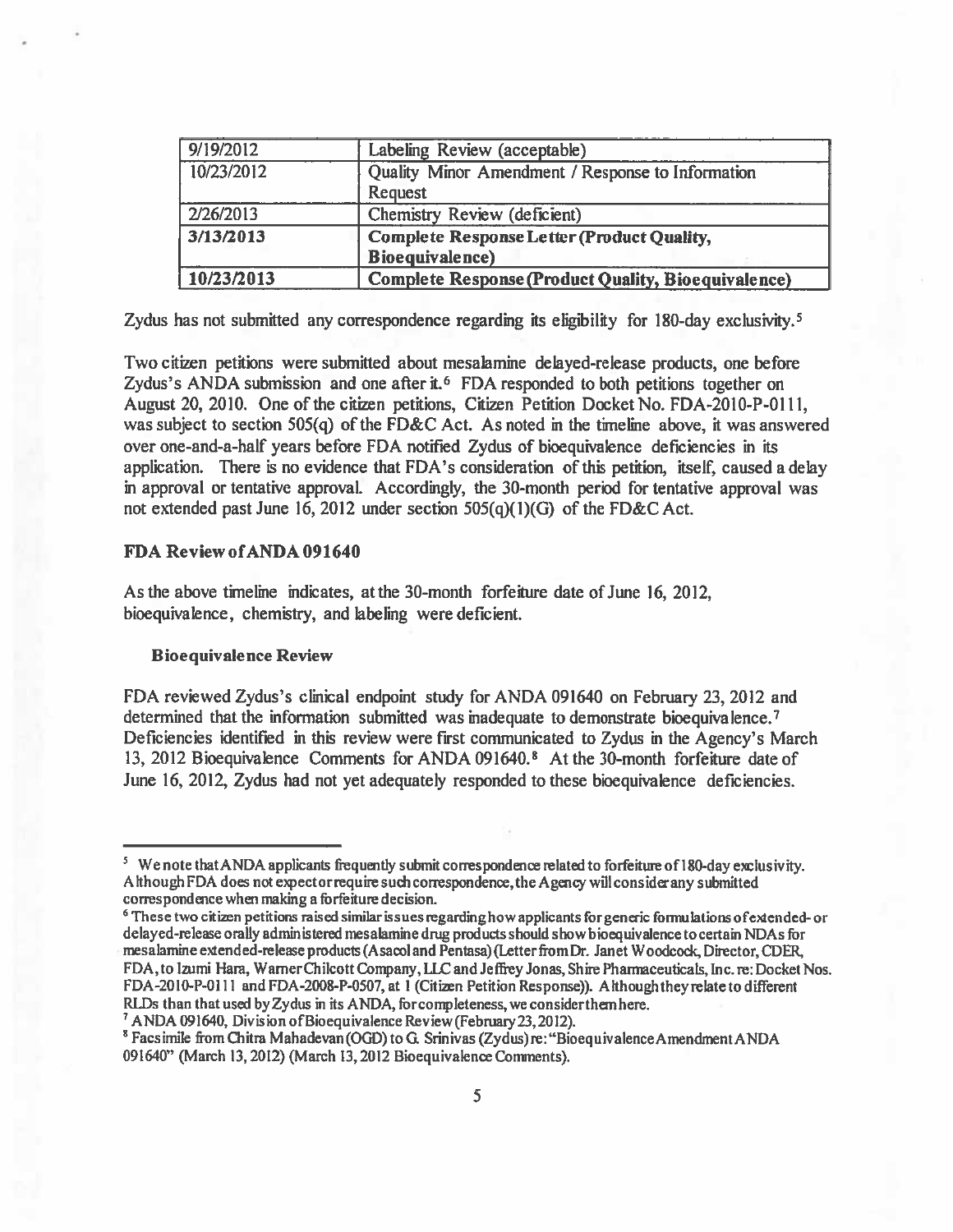One of the deficiencies identified in the Agency's March 13, 2012 Bioequivalence Comments noted <sup>a</sup> change in bioequivaience methodology that was consistent with FDA's response to Citizen Petition Docket Nos. FDA-2010-P-0l 11 and FDA-2008-P-0507.9 Specifically, the deficiency noted that, as described in the citizen petition response, <sup>a</sup> bioequivalence study with clinical endpoints was no longer considered to be sufficiently sensitive to establish bioequivalence of mesabmine delayed-release tablets and that applicants for this product should demonstrate bloequivalence using data from comparative pharmacokinetic (PK) studies and in vitro dissolution studies.<sup>10</sup> Accordingly, Zydus was advised to conduct PK studies comparing its test product to the reference product under both fasting and fed conditions.11

FDA's Citizen Petition Response to Docket Nos. FDA-2010-P-01 11 and FDA-2008-P-0507 was published on August 20, 2010, eight months afterthe submission of ANDA 091640. Prior to the Citizen Petition Response, FDA recommended that comparative clinical endpoint studies, rather than PK studies, should be used (along with in vitro dissolution studies) to show bioequivalenee in orally administered extended release or delayed-release mesalamine drugs.<sup>12</sup> However, in light of new data from PK and comparative clinical endpoint studies in modified-release mesalamine products, as well as recent developments in regulatory science concerning the analysis of PK data, the Agency stated in the Citizen Petition Response that it no longer recommends comparative clinical endpoint studies to show bioequivalence for these products.<sup>13</sup> Rather, FDA concluded that applicants should show bioequivalence to certain NDAs for mesalamine extended-release products (Asacol and Pentasa) through <sup>a</sup> combination of PK studies and in vitro dissolution testing.'4 In its February 23, 2012 bioequivalence review for ANDA 091640, FDA determined that the principles described in the Citizen Petition Response should apply to generic versions of Lialda as well and that Zydus must conduct comparative PK studies (under both fasting and fed conditions) and in vitro dissolution studies to demonstrate bioequivalence instead of the in vivo studies Zydus had previously conducted. This change in bioequivalence requirements for approval, which required Zydus to plan and conduct additional studies, was first communicated to Zydus as Bioequivalence Comments on March 13, 2012,15 three months before the forfeiture date of June 16, 2012 for ANDA 091640. Zydus later received <sup>a</sup> Complete Response Letter for this ANDA on March 13, 2013,16 which included the same bioequivalence deficiencies communicated in the Agency's March 13, 2012 Bloequivalence Comments. The Complete Response Letter also stated that "a partial response to this letter will not be processed as a resubmission and will not start a new review cycle."<sup>17</sup>

 $\mathbf{H}$  Id.

 $^{17}$  Id., at 3.

 $9$ Id.

 $^{\rm o}$  Id.

<sup>&</sup>lt;sup>12</sup> Citizen Petition Response, at 7, citing Letter from Dale P. Conner (OGD) to Lawrence & Haug LLP (September 11,2007).

 $^{13}$  Id., at 8.

 $^4$  Id.

<sup>&</sup>lt;sup>15</sup> March 13, 2012 Bioequivalence Comments, supra n.9.

<sup>&</sup>lt;sup>16</sup> Correspondence from G. Geba (OGD) to G. Srinivas (Zydus) re: "ANDA 091640 Complete Response" (March 13, 2013) (Complete Response Letter).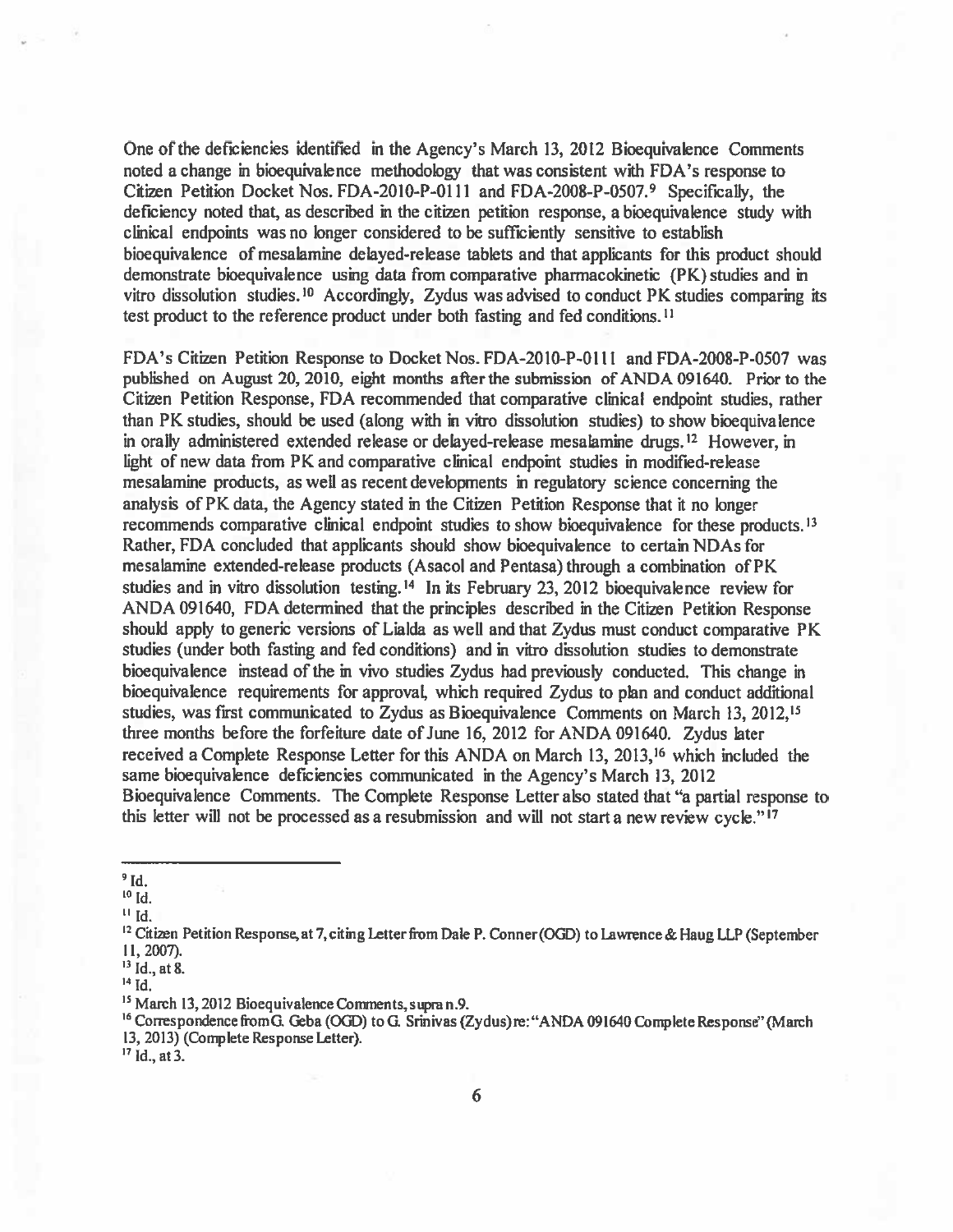On October 23, 2013, Zydus responded to the Agency's March 13, 2013 Complete Response Letter,<sup>18</sup> which included information to address the bioequivalence deficiencies communicated in the Agency's March 13, 2012 Bioequivalence Comments and March 13, 2013 Complete Response Letter for ANDA 091640. A review of this information shows that Zydus's application was not ready for approval at the forfeiture date due, in part, to the fact that while Zydus's application was pending there was <sup>a</sup> change in the bioequivalence studies expected for approval. At the time of the forfeiture date of June 16, 2012, Zydus was actively addressing the bioequivalence deficiencies described above and communicated to Zydus in the March 13, 2012 Bioequivalence Comments, and Zydus had not ye<sup>t</sup> demonstrated bioequivalence under the new methodology as of the June 16, 2012 forfeiture date. Specifically, Zydus conducted <sup>a</sup> fasting PK study,<sup>19</sup> a fed PK study,<sup>20</sup> and in vitro dissolution studies<sup>21</sup> before the June 16, 2012 forfeiture date. However, Zydus determined that it had to repeat the fed PK study because the results did not support bioequivalence.<sup>22</sup> Accordingly, Zydus conducted its second fed PK study for ANDA 091640 in September 2012.<sup>23</sup> The results of the second fed PK study also did not support bioequivalence.<sup>24</sup> Therefore, Zydus conducted its third fed PK study for ANDA 091640 in April/May 2013,<sup>25</sup> after it had received a Complete Response Letter for the ANDA. In its October 23, 2013 Complete Response, Zydus submitted the results of the new fasting and fed PK studies and in vitro dissolution studies, including information and results related to the failed fed PK studies it had also conducted, along with other information to address all the deficiencies in the Agency's March 13, 2013 Complete Response Letter.

Based on these facts, we conclude that Zydus failed to obtain tentative approval within 30 months and this failure was caused by <sup>a</sup> change in the requirements for approval. As described above, Zydus was actively addressing the change at the forfeiture date. We conclude that Zydus's efforts to comply with the new bioequivalence methodology for modified-release

 $R<sup>18</sup>$  ANDA 091640, Sequence 0020 (October 23, 2013) (Resubmission).

<sup>&</sup>lt;sup>19</sup> ANDA 091640, Sequence 0020, Module 2.7.1 Summary of Biopharmaceutic Studies and Associated Analytical Methods, pivotal-be-summary.pdf, "Table 10: Study Information (Fasting Study)" (October 23, 2013) (study number MSN-P2-480 dosing dates April 29, 2012 (period 1) - May 13, 2012 (period 3)).

<sup>&</sup>lt;sup>20</sup> ANDA 091640, Sequence 0020, Module 2.7.1 Summary of Biopharmaceutic Studies and Associated Analytical Methods, pilot-be-summary-msn-p2-481, "Table 10: Study Information" (October 23, 2013) (study number MSN-P2-481 dosing dates May 10, 2012 (period 1) – May 24, 2012 (period 3)).

<sup>&</sup>lt;sup>21</sup> ANDA 091640, Sequence 0020, Module 2.7.1 Summary of Biopharmaceutic Studies and Associated Analytical Methods, pivotal-be-summary.pdf, "Table 5: Summary of In Vitro Dissolution Studies" (October 23, 2013) (testing dates March 25, 2012 and April 13, 2012).

<sup>&</sup>lt;sup>22</sup> ANDA 091640, Sequence 0020, Module 2.7.1 Summary of Biopharmaceutic Studies and Associated Analytical Methods, pilot-be-summary-msn-p2–481, "Table 3b: Statistical Summary of the Comparative Bioavailability Data for Reference-Scaled A verage BE studies" (October 23, 2013) (reporting C $_{\rm max}$  outcome as "notbioequivalent"). <sup>23</sup> ANDA 091640, Sequence 0020, Module 2.7.1 Summary of Biopharmaceutic Studies and Associated Analytical

Methods, pilot-be-summary-msn-p2-602, "Table 10: Study Information" (October 23, 2013) (study number MSN-P2-602 dosing dates September 5, 2012 (period 1) – September 19, 2012 (period 3)).

<sup>&</sup>lt;sup>24</sup> ANDA 091640, Sequence 0020, Module 2.7.1 Summary of Biopharmaceutic Studies and Associated Analytical Methods, pilot-be-summary-msn-p2-602, "Table 3b: Statistical Summary of the Comparative Bioavailability Data for Reference-Scaled Average BE studies" (October 23, 2013) (reporting LC<sub>max</sub> outcome as "not bioequivalent"). <sup>25</sup> ANDA 091640, Sequence 0020, Module 2.7.1 Summary of Biopharmaceutic Studies and Associated Analytical Methods, pivotal-be-summary.pdf, "Table 10: Study Information (Fed Study)" (October 23, 2013) (study number MSN-p24g2 dosing dates April22, 2013 (period I) — May 6,2013 (period 3)).